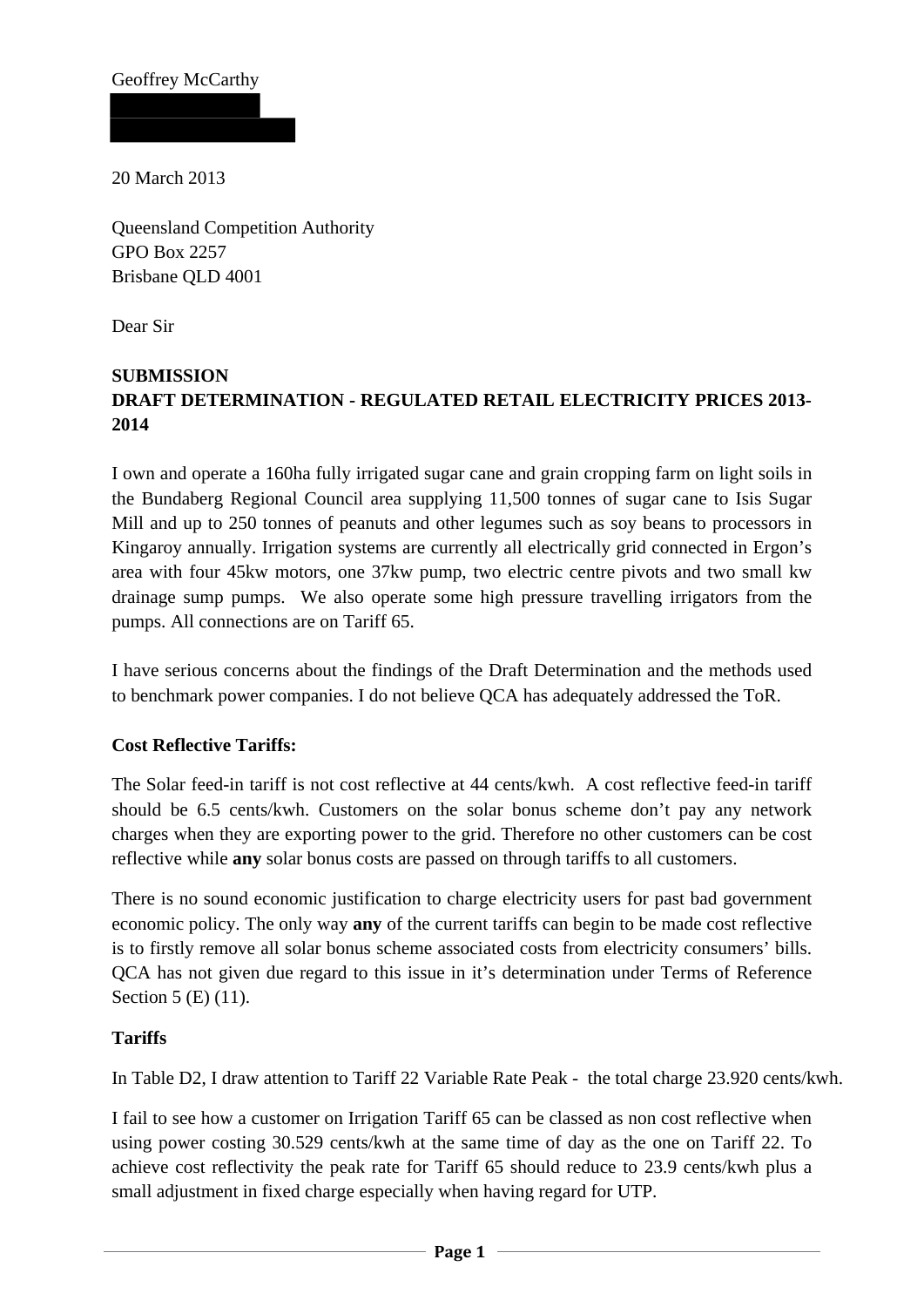Differences in costs of supply are not truly reflected in the small differences in peak and off peak in Tariff 22. If peak demand is truly a major cost driver as power distributors claim, then a much lower off peak price would apply for Tariff 22. Accordingly, I draw attention to cost reflective Tariff 31 Super Economy where network charges are 5.124 cents/kwh compared to Tariff 22 network peak charges of 12.934 cents/kwh. This is a difference of 7.81 cents in network charges and suggests a much larger difference than the current 4.84 cents on Tariff 22. Application of the 7.81 cents from Tariff 22 would bring the off-peak price down to 16.12 cents which is below that of Tariff 65.

Ergon has failed to pass on cost reflective differences between peak and off peak Tariff 22 under this determination. Would it not have been more prudent for them to have installed programmable metering on all time of use irrigation installations in consultation with irrigators in order to better reflect price signals instead of wasting money on advertising? Customers should not be penalised for Ergon's inefficiencies!

## **Benchmarking**

Cost reflectivity depends on many factors including: a customer's pattern of usage, Ergon's and Energex's forecast of future demand, the customer's distance from generators, valuations placed on assets and the rate of WACC, absence of competition, Ergon's efficiency or the lack of it, methodology for calculating costs, and the rate at which customers leave the network due to high prices or solar bonus schemes or just convert to gas or diesel.

There appears to be no rigorous benchmarking of many of the above cost claims by QCA to test the validity of Ergon or Energex costs.

It does not matter that N is a pass through. This does **not** mean QCA must automatically accept claimed network charges. N costs must still be efficient and arrived at by internationally accepted means. How has QCA determined cost reflective tariffs if no rigorous bench marking has been performed to test the legitimacy of costs - both N and R? For example, government owned distributors value land and easements in their regulated asset bases, consumers are being charged hundreds of millions of dollars over a five year period for regulated returns on these 'assets'. Private distributors in Victoria do not value such land and easements or make any claim for rate of return on them. This is accepted practice in the commercial world as return on land cannot be included as a cost. Why has QCA accepted this practice by Ergon and Energex when setting supposedly cost reflective tariffs? Has the QCA considered the possibility of legal action by consumers to reclaim these fictitious costs?

## **Farming Issues**

If government accepts these price hikes, electricity in Australia will be the most expensive in the world. We believe power is available to farms in America at 8 cents/kwh total. My irrigation power costs have risen from \$3.39 per additional tonne of cane produced in 2007 to a projected \$7.84 per additional tonnes for 2013-2014 or 25% of the expected revenue produced. If a rise of 17.5% is applied this year and next year when added to other costs then broad scale irrigation is finished on our property except for a very small nucleus of 'seed' cane. This will see productivity reductions of between 30 and 70% depending on seasonal rainfall. Lack of productivity due to high power prices will threaten our farm's viability. I assure you we run a very efficient operation and have done for four decades through some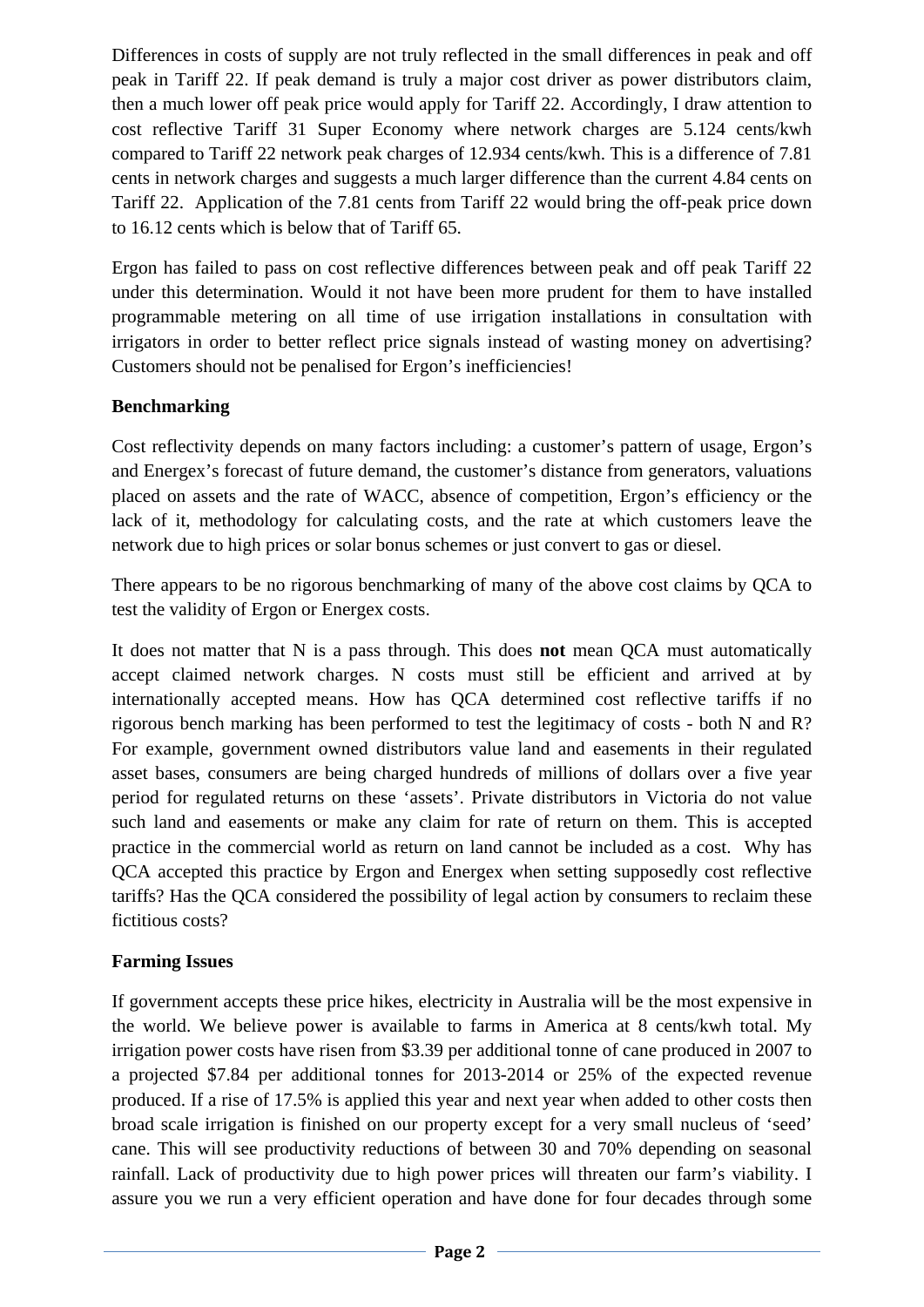very difficult times. We will not be alone in losing our viability and this will lead ultimately to Isis Sugar Mill's closure and the loss of a valuable export industry. Significant public electricity assets will become stranded as well as public irrigation scheme assets worth hundreds of millions of dollars and private assets on our property and elsewhere. We cannot afford any price hikes above CPI.

In 2009 we invested \$377,680 in a major system change to low pressure pivot irrigators in order to improve efficiency, reduce power costs by irrigating over 90% of the time in off peak Tariff 65 and replace aging assets. There was no indication in 2009 that power costs would rise to unviable levels simply because of poor oversight and regulation of the power industry. We are now forced to pay massive price rises on top of already inflated high prices and our time of use tariffs no longer reflect the parameters under which we made the investment. We can only write the assets off for tax over 20 years and they have an effective life of 30 years. We therefore submit that if government insists on forcing us to pay these ridiculous prices in order to balance their budget then we need a minimum of 20 years to adjust with an amnesty on prices above CPI for 3 years until all adjustments have been made to tariffs following the current reviews into the electricity industry.

## **Other Issues**

## Section 7.3 D Under-Recovered Revenue

How is it that current customers must pay a price which is deemed cost reflective today when that price includes a factor for under-recovered past revenue based on flawed consumption forecasts by power companies who advertised heavily to encourage reduced consumption?

There are necessarily two separate groups of customers being charged, i.e. past customers who under utilised and therefore supposedly underpaid and current customers who are being made to pay for the companies' mistakes. I suggest that this practice should be illegal and the ACCC could well find it so. Any finding of this nature would surely lead to a class action by consumers. QCA should take the lead with regard to this practice and remove any costs to current consumers for under-recovery of past forecast revenue. This is simply business risk which all of us in the commercial world have had to deal with since the beginning of commerce. Power companies are being rewarded doubly with their margins as well as ridiculous claims for under-recovered revenue and over investment at consumers' expense.

## **Headroom**

Ergon and SEQ retailers receive 5% additional revenue to promote competition. This is simply a farce when Ergon has no competitors. QCA is correct in calling Headroom (I add CARC) "a free kick" for Ergon. Unfortunately, it's a kick in customers' guts which we can't afford! Government needs to remove these unnecessary costs on all export industries.

## **Conclusion**

Rules allowing Ergon to claim WACC of 9.7% on over-valued assets have combined with over-optimistic demand forecasts and a non cost reflective solar bonus scheme are causing our power costs to be unsustainably high due to poor benchmarking and absurd rules. Add to this perverse outcomes from UTP in relation to competition and a total lack of efficiency in Ergon and Energex who have no incentive to change and we have arrived at a point where most irrigation is now bordering on unviable and will become so within two years.